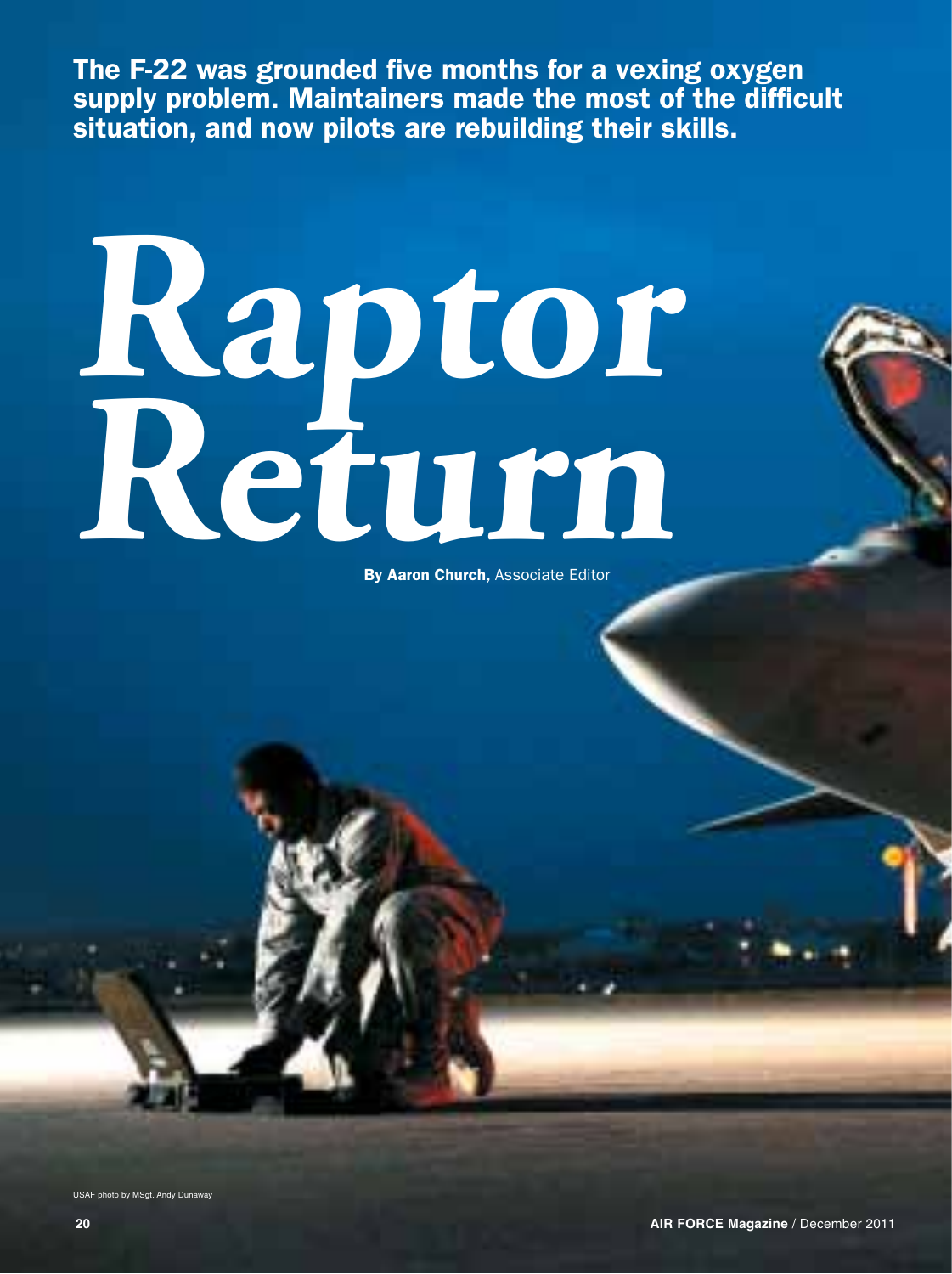**he** Air Force's F-22 pilots are rebuilding their proficiency, shaking off the dust that accumulated during a nearly five-month grounding because of problems with the Raptor's onboard oxygen-generating system (OBOGS).

During what proved to be the longest flight suspension the Air Force has ever had to endure

for a frontline fighter, the 1st Fighter Wing at JB Langley-Eustis, Va., made the most of the difficult situation. The grounding offered unheard-of training opportunities for maintainers and permitted aircraft to be upgraded to the latest configuration on an accelerated schedule. **The Contract of Section 4 and Section** 4 and 5 and 5 and 5 and 5 and 5 and 5 and 5 and 5 and 5 and 5 and 5 and 5 and 5 and 5 and 5 and 5 and 5 and 5 and 5 and 5 and 5 and 5 and 5 and 5 and 5 and 5 and 5 and 5 and 5 and 5

The grounding began in early May. Gen. William M. Fraser III, then head of Air Combat Command, halted F-22 flying because oxygen supply problems had led to some dangerous close calls and might have contributed to a crash. Raptor pilots had reported an unusually high incidence of "in-flight physiological events" symptomatic of oxygen deprivation.

They noted hypoxic symptoms at a rate three times higher than crews from other similar aircraft, a USAF official said. A

dozen incidents were reported over three years. In one event, a pilot flying an F-22 clipped a tree while landing at JB Elmendorf-Richardson, Alaska, and later couldn't recall the event.

Another Elmendorf F-22 crashed during a night training sortie, killing pilot Capt. Jeffrey A. Haney. The cause of the November 2010 mishap had not been identified by press time, but investigators were able to rule out a problem with that aircraft's oxygen system. "We do not have a smoking gun here," Gen. Norton A. Schwartz, Chief of Staff, said in September.

The Air Force Scientific Advisory Board investigated the OBOGS situation and looked to identify potential remedies. Although a definitive solution had not been found when the Raptors returned to flight, "we now have enough insight from recent studies and investigations that a return to flight is prudent and appropriate," Schwartz said when lifting the grounding in mid-September.

He left some restrictions in place, but allowed Raptor pilots who had lost their type certifications to return to flight, rebuild their piloting "muscle memory," and restore their proficiency. For the time being, Schwartz said F-22 pilots would wear "certain

*A1C Aaron Tate enters Raptor data into a portable maintenance aid at Kadena AB,*  Japan. The stand-down offered maintainers an unpredented opportunity to mentor *trainees.*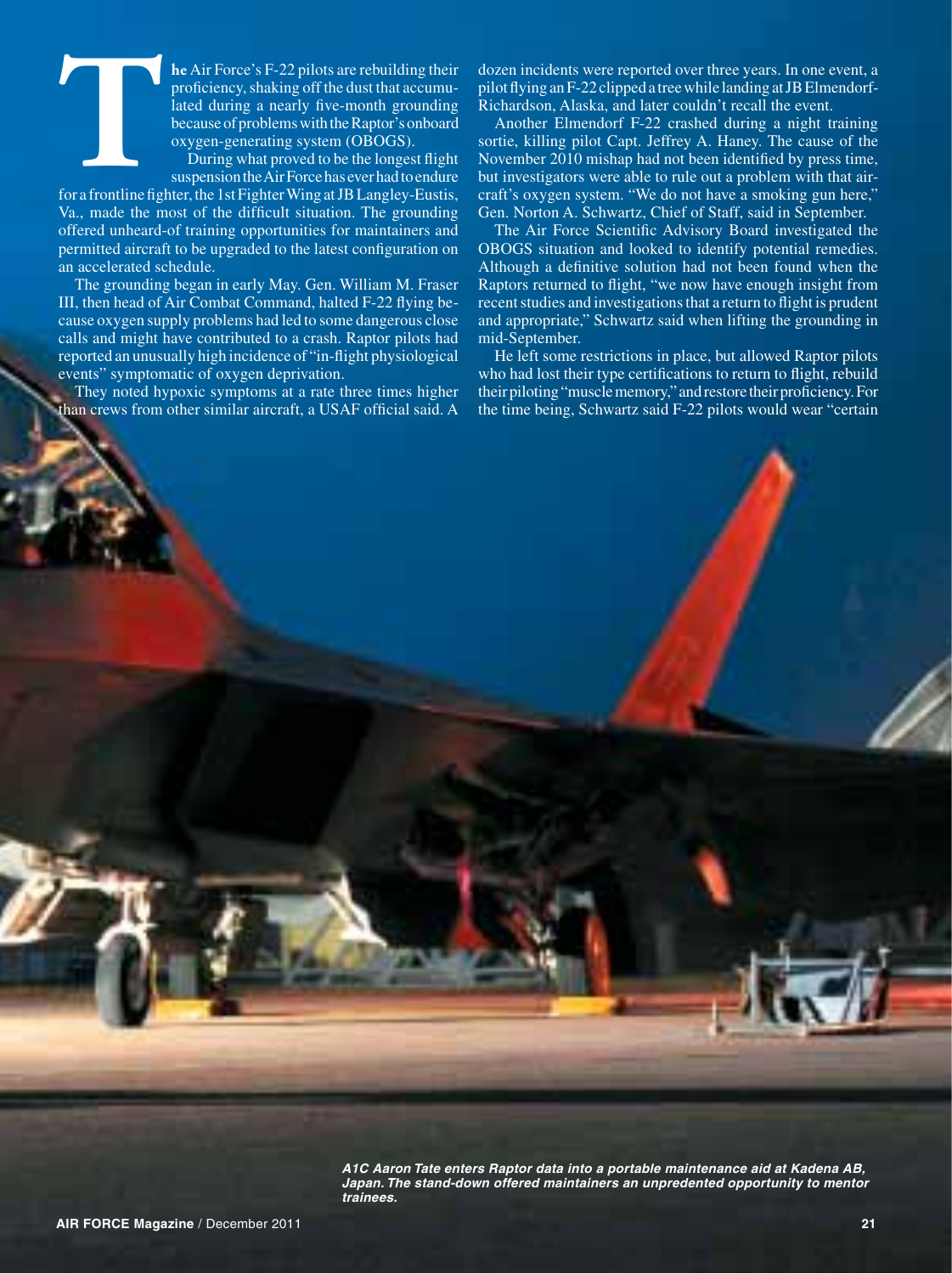

Weather permitting, basic requalification was slated to wrap up in November. "We're probably looking maybe another two months beyond that to where we've actually got the repetitions—the scrimmage games to get us back to where we were" before the grounding, said Maj. Darren Gray, 149th FS assistant director of operations.

When the grounding was ordered in May, wing leadership didn't know whether to expect it to last weeks or months.

"The next day, ... everyone ... came to work with a mindset to train to deploy and to fight," said Robbins, setting the wing's tone for the duration of the

protective equipment" on their missions, receive new emergency procedure training and be monitored for physiological changes.

By mid-October, all the instructors and half the line pilots were back up to snuff.

"The stand-down was something that we would have preferred not to do, of course, but at the same time it was ... required for confidence in the aircraft," explained Col. Kevin Robbins, 1st FW commander at Langley. He said the Raptor pilots are "completely confident that the Air Force did exactly what they needed to do."

## **Knocking Off Rust**

While investigators found "no indication" the OBOGS was flawed, modifications should mitigate pilot risk if a malfunction occurs in flight. "We've done a bunch of inspections. ... We've done baseline bio-testing on the pilots, and if there [are] any incidents at all, we do more bio-testing," explained Robbins. "There are systems in place to gather data, there are systems in place to protect the pilots, and then we still have more testing going on out at Edwards Air Force Base" in California.

The safety and review procedures were quickly tested when a pilot reported hypoxia-like symptoms on a training sortie from Langley on Oct. 20. As a precaution, Raptors at Langley and Elmendorf suspended flying over the weekend to investigate the incident. "Part of our protocol is to allow units to pause operations whenever they need to analyze information collected from flight operations to ensure safety," explained Air Combat Command spokeswoman Capt. Jennifer Ferrau.

Three days later, the Raptors were once again airborne, with Langley's reconstitution plan returning to full swing.



*Top: F-22s are readied for flight during an April operational readiness inspection at JB Langley-Eustis, Va. A maintainer pulls the chocks on an F-22 at Holloman AFB, N.M., Oct. 1, where some 20 Raptors were grounded for more than four months.*

"We're not combat-ready yet, ... but we are working on getting our qualifications back," said Lt. Col. Jason Hinds, director of operations for Langley's 27th Fighter Squadron. "Obviously, the stand-down for the pilots was painful when it comes to proficiency."

Normal training is focused on air dominance—the skills needed to defeat an adversary in the air. However, reconstitution is "not so much looking at that combat capability" but regaining basic proficiency—"the kind of things we can't really do in a simulator," Hinds stressed.

The first sorties in September and October focused on skills as basic as instrument flight, aircraft handling, and reacclimation to G forces. "That's knocking off rust; that's not getting them better," he said.

flight ban. "As I started to formulate my ideas on how we ought to be conducting ourselves, in a lot of ways it was just a reflection on what the men and women in the 1st Fighter Wing were already doing," he said.

For maintainers, the stand-down offered an unprecedented "opportunity ... to shine," said MSgt. Christopher Baldwin, 1st Maintenance Squadron structural maintenance chief. Paradoxically, with the jet aircraft on the ground, "our workload seemed to increase," he observed.

As it became apparent the grounding would be extensive, the maintenance group intensified training, having a bounty of aircraft to work on. This was combined with tackling heavy maintenance projects that normally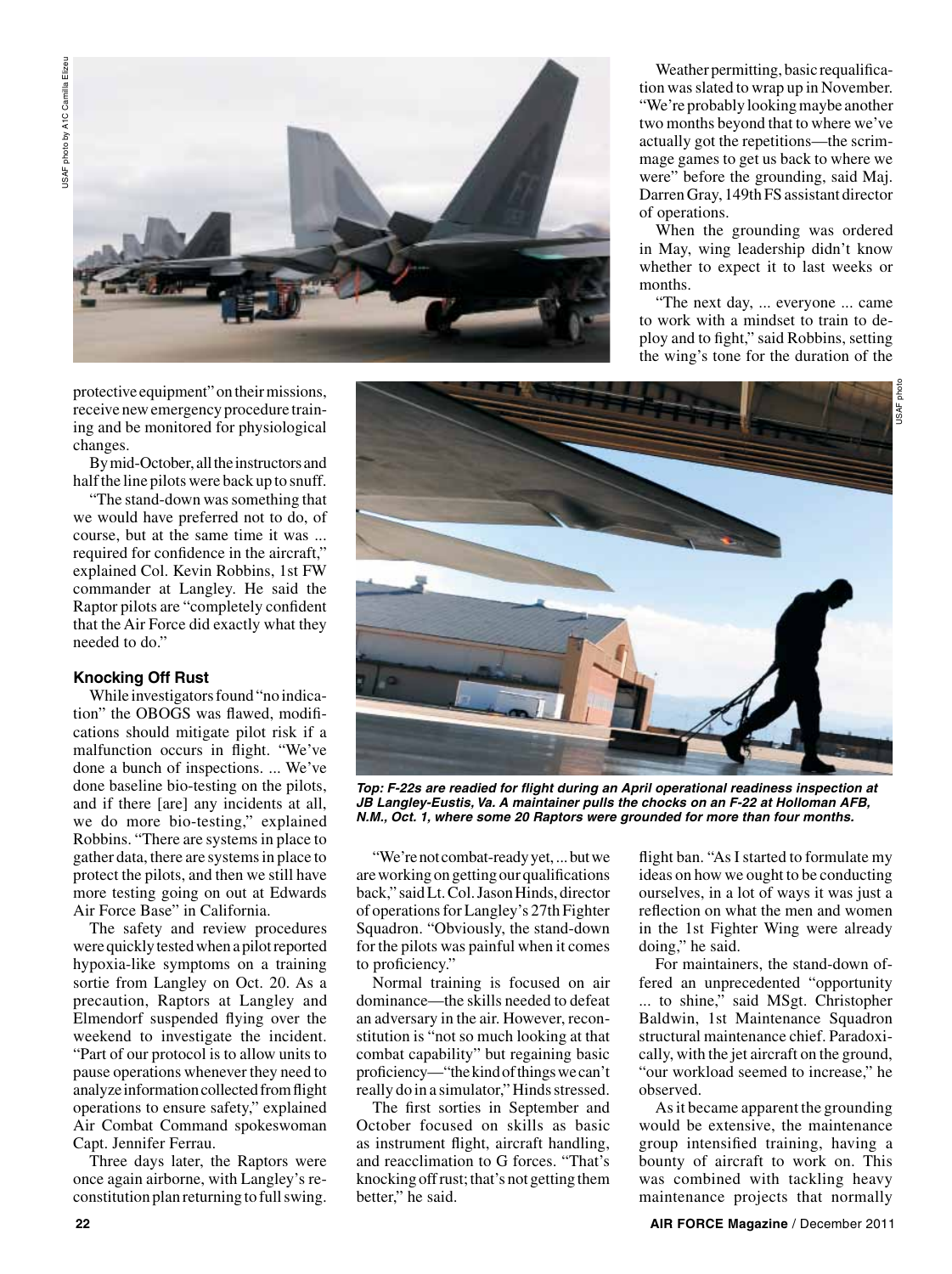

*A Raptor takes off from Langley. During the months-long grounding, Langley's F-22 pilots made heavy use of simulators to keep some semblance of polish.*

would take an aircraft out of service for a long period.

"Instead of training being what we could fit between fixing the jets for the sorties, we were allowed to slow down and really work with airmen," explained TSgt. Ryan Martin, an avionics craftsman assigned to 1st FW's associate unit, the Virginia Air National Guard's 192nd Fighter Wing.

The grounding allowed experienced hands to mentor newer maintainers on time-intensive fixes and other procedures they'd seldom get to practice unless the aircraft was actually broken—the stress of which makes for poor training. Opportunities for heavy maintenance procedures such as removing and replacing landing gear, flight-control surfaces, stabilizer actuators, and horizontal stabilizers are rare in an operational unit, explained Michael Wise, a propulsion equipment specialist at Langley. Replacing an F-22's horizontal stabilator, for example, is a labor-intensive task requiring five or six days.

"A guy might go through his time at Langley and never see how to do that job," said Lt. Col. Pete Fesler, commander of Langley's 27th Fighter Squadron. He added, "You have very few people qualified" on such a procedure, "because they've not seen it," so the group took advantage of the downtime to "essentially break and put back together parts of that airplane that don't normally break in order to get a broader set of guys the skill sets needed to deal with just about anything."

Langley's F-22 shop, however, focused on much more than just training during the operations hiatus. Like any aircraft, especially one as new as the F-22, the Raptor fleet is subject to an unceasing series of technical change orders meant to enhance its capabilities and remediate long-term issues. In just the first two months of the grounding, technicians worked their way through an entire year's worth of tech orders designed to upgrade performance and maintainability.

"We did a total of 858" upgrades, roughly nine times the normal rate, said Maj. Matthew Hummel, ANG maintenance operations officer with the 192nd FW. "A lot of these were heavy maintenance. ... They're intrusive," demanding long downtime. By focusing on these upgrades, the support groups were able to get ahead of themselves "at least a year, if not a year-and-a-half."

## **Time-in-Cockpit Essential**

The most formidable task was reworking 97 skin panels—which have special stealth treatments—that allow access to the aircraft's innards.

While it takes a mechanic just minutes with a screwdriver to get into an F-16, F-22 technicians had to spend hours sanding through layers, chipping out filler putty, and pulling seals in order to gain access to some areas of the Raptor. After a repair, specialists then had to reapply the 20-coat layers in a tedious task requiring 24 to 48 hours to fully cure. According to Lt. Col. Gregory Hutson, the 1st Maintenance Group deputy commander, before the grounding, the coatings alone were responsible for "50 percent of our nonmission-capable time due to maintenance."

Maintainers have been "beating down Lockheed's door for the last few years" demanding a less labor-intensive process, Hutson said, and the company "responded beautifully" with a time-saving fix.

Guessing the grounding would continue for some time, Langley's shop set to work cranking out precoated panel sets for the entire fleet, based on Lockheed's change order.

"It's the same panel being used, except now the panel's being coated differently, so all they have to do is remove screws like they would a traditional panel and they can access it and put it back on as much as they want," explained TSgt. Charles Echols, a coating specialist with the 1st MXS. "We're able to manage the fleet health regarding the radar cross section ... and not have to spend all that time to remove all that coating," accomplish the repair, and restore the finish, said Echols.

Hutson estimated the time will really add up, saving an average 200 to 300 man-hours each month, as well as returning the aircraft to duty days earlier than before.

"What would have taken well over 120 maintenance hours has only taken us about 10 on some component replacements because of the low observable form-in-place panels that we ... made during the stand-down," he reported.

Pilots faced a tougher challenge during the grounding. Type proficiency demands flying time in a real aircraft, regardless





*A1C James Haubrich, a crew chief, tracks maintenance on an F-22. In the first two months of grounding, technicians handled an entire year's worth of upgrade tech orders.*